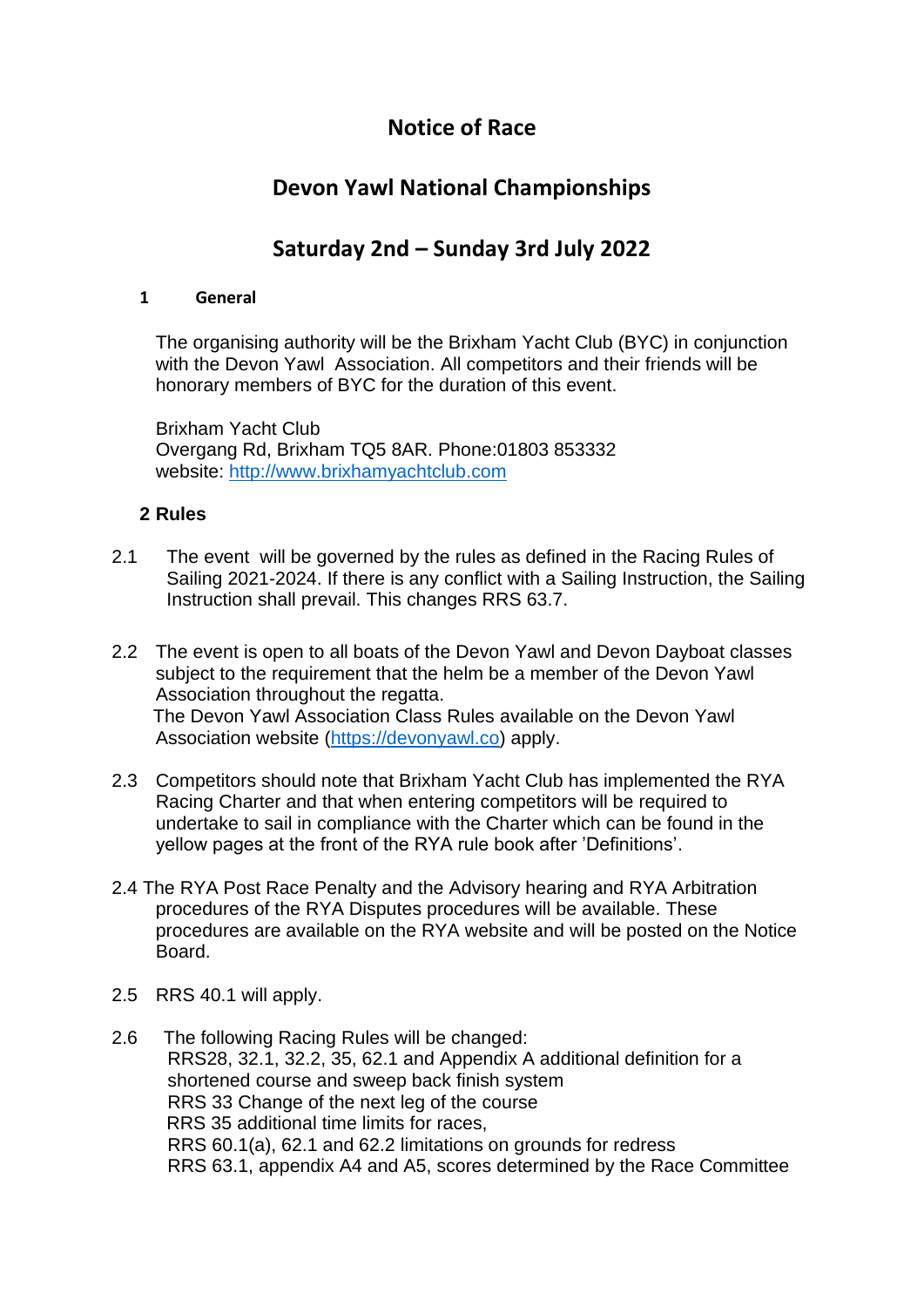RRS 63.2 notice to protest and redress hearings RRS 64.1 discretionary penalties less than disqualification RRS Appendix A2, number of discards in a series Race Signals : Meaning of AP, K & W

2.7 The BYC rules regarding Covid in force during the event will apply in addition to any law or government guidance.

### **3 Entries**

- 3.1.Eligible boats may enter by completing the entry form and submitting it, together with the required fee, to Michael Roberts, Fern Hill, 11 Henty Avenue, Dawlish, Devon EX7 0AP by 1800 on 25 June 2022. Late entries may be accepted at the discretion of the organising authority.
- 3.2 Entry fees including harbour dues are £60 per boat.

# **4 Provisional Programme, Scoring**

#### 4.1 **Friday 1st July:**

 1500 onwards Arrival, launching and tying on pontoon – See below 1930 Sailing suppers available - booking by Monday before the event essential

#### **Saturday** 2<sup>nd</sup> July:

0900 – 1015 Registration in clubhouse

1030 Competitors briefing (Bar)

1045 Flag D up & shuttling crews to their boats commencing – Olympic Rib

1155 Race 1 Warning Signal (3 races scheduled)

 1600 – 1700 Estimated time for returning to harbour. Shuttling crews ashore – Olympic Rib

1830 Sailing suppers available - booking essential

### **Sunday 3 rd July:**

0845 Class representative to meet Peter Lytton

 0930 Flags D up & shuttling crews to their boats commencing – Olympic Rib 1055 Race 4 Warning Signal (3 races scheduled)

 1400 – 1500 Estimated time for returning to harbour. Shuttling crews ashore – Olympic Rib

 1600 approx Prizegiving (Bar) After Prizegiving snacks available 1700 onwards Boats recovery

4.2. The race committee reserves the right to alter the racing programme at its discretion to suit the weather conditions on the day. The social programme may be changed by BYC by arrangement with Association officials.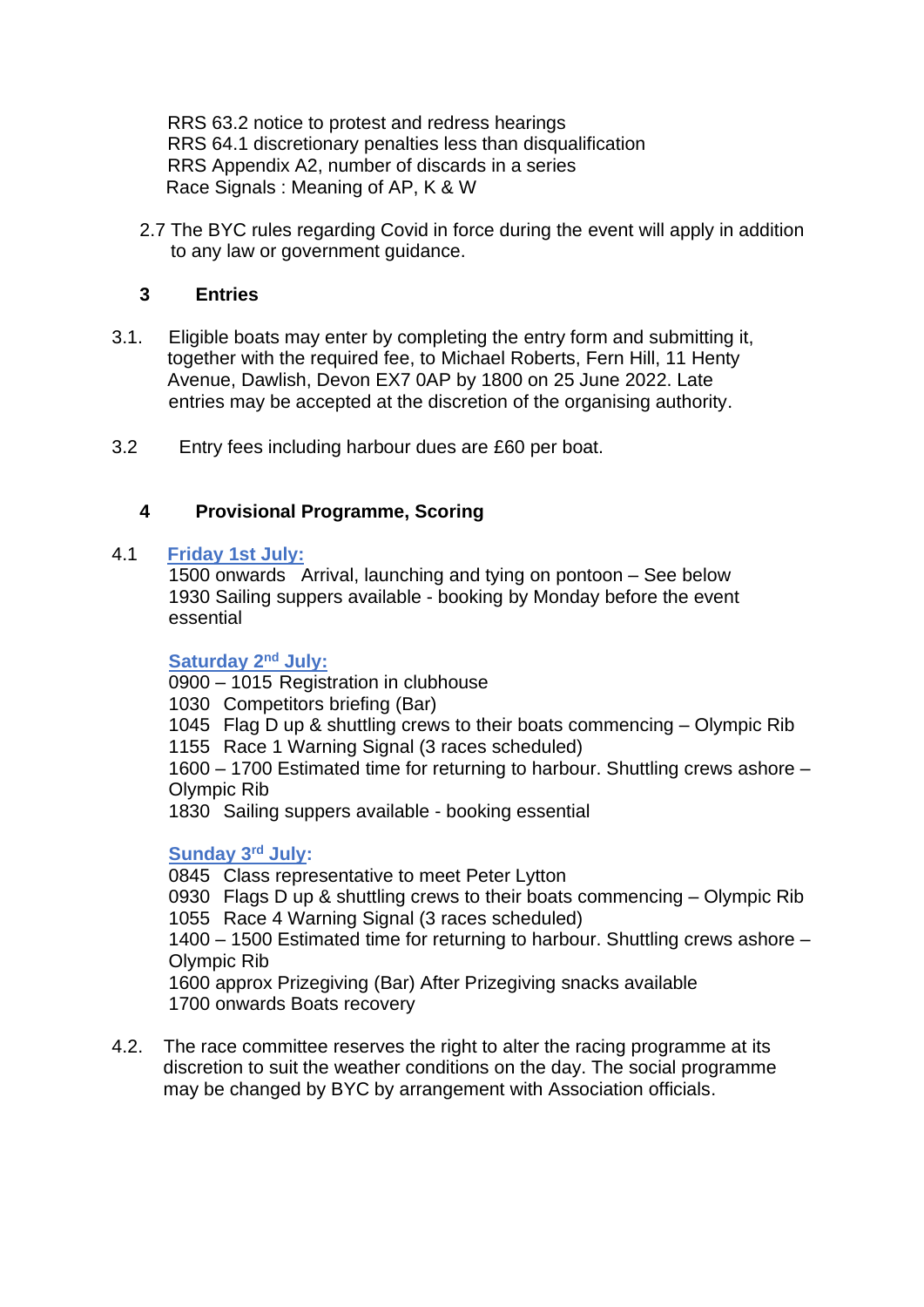4.3 Two races are required to be completed to constitute a series.

 Each boat's score shall be the total of all her races, except that discards shall be applied as follows-

> when fewer than 5 races have been completed, a boat's series score will be the total of her race scores;

when 5 or more races have been completed, a boat's series score will be the total of her race scores excluding her worst score.

4.7. Sailing Instructions will be issued by 1<sup>st</sup> June 2022

# **5 Berthing**

5.1. Boats will be berthed on the pontoons in front of the Clubhouse.

# **6 Risk Statement**

- 6.1. RRS 3 of the Racing Rules of Sailing states: "The responsibility for a boat's decision to participate in a race or to continue racing is hers alone."
- 6.2. Sailing is by its nature an unpredictable sport and therefore inherently involves an element of risk. By taking part in the event, each competitor agrees and acknowledges that:

a) They are aware of the inherent element of risk involved in the sport and accept responsibility for the exposure of themselves, their crew and their boat to such inherent risk while taking part in the event.

b) They are responsible for the safety of themselves, their crew, their boat and their other property whether afloat or ashore.

c) They accept responsibility for any injury, damage or loss to the extent caused by their own actions or omissions.

d) Their boat is in good order, equipped to sail in the event and they are fit to participate.

e) The provision of a race management team, patrol boats and other officials and volunteers by the event organiser does not relieve them of their responsibilities.

f) The provision of patrol boat cover is limited to such assistance, particularly in extreme weather conditions as it can be practically provided in the circumstances.

g) It is their responsibility to familiarize themselves with any risks specific to this venue or this event drawn to their attention in any rules and information produced for the venue or event and to attend any safety briefing held for the event;

h) They are responsible for ensuring that their boat is equipped and seaworthy so as to be able to face the extremes of weather; that there is crew sufficient in number, experience and fitness to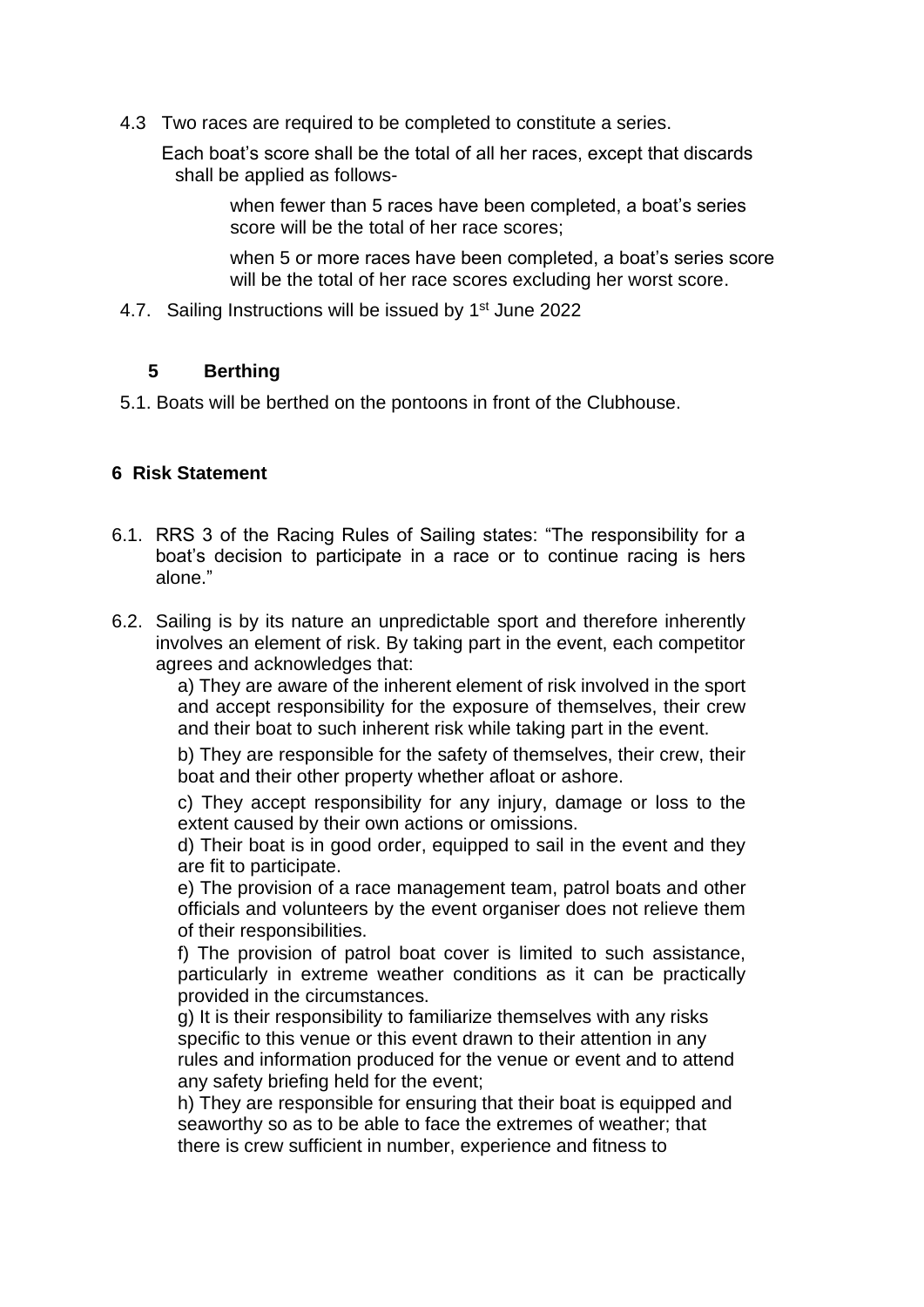withstand such weather, and that the safety equipment is properly maintained, stowed, and in date and is familiar to the crew. i) Their boat is adequately insured with cover of at least £3,000,000 (three million pounds) against third party claims per event or the equivalent.

6.3. INSPECTIONS: Boats may be inspected at any time. The fact that the race committee conducts inspections does not reduce the responsibilities of each competitor set out in this Notice of Race.

# **6 Media Rights**

6.1. The media rights belong jointly to Brixham Yacht Club & Devon Yawl Association. In entering for this event, competitors automatically grant the Organising Authority and any sponsors the right, in perpetuity, to make, use and show from time to time, at their discretion, any motion pictures, still pictures and live, taped or filmed television and any other reproduction of them taken during the races, as defined in the Notice of Race and Sailing Instructions, in which he/she participates, without compensation. The participants also undertake not to allow any act of reproduction, public communication or any distribution of images of the racing without previous authorisation from Brixham Yacht Club or Devon Yawl Association.

### **7 Data Protection**

7.1 Competitors will be required when entering to consent to use by the Organising Authority of their personal data.

### **8 Prizes**

8.1 Prizes will be given as follows:

DYA Rose Bowl and Devon Rally Cleat – Overall winner

Foc'sle Trophy – Overall second place

Builder's Trophy – Winner, first race

Topsham Plate – Winner, second race

Exe Enigma – Winner, third Race

Fulford Shield – Winner fourth race

Devon Yawl Plate – Winner, fifth race

Zephyr Challenge Cup – Winner, sixth race

Dan Trout Trophy – First Topsham boat overall

Other prizes may be awarded at the discretion of the organising authority.